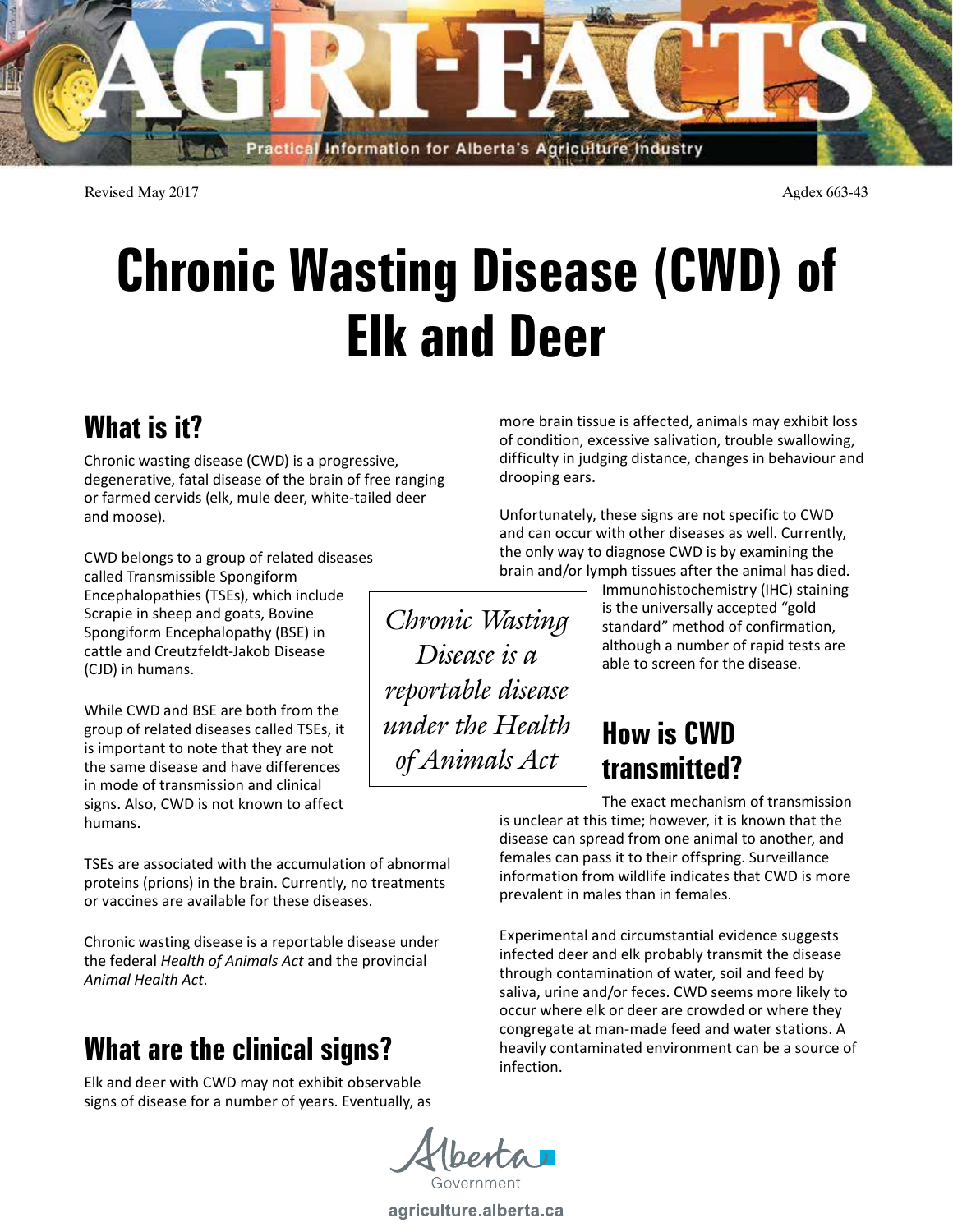# **Are humans at risk?**

There is no scientific evidence to suggest that CWD can affect humans. As a precaution, the World Health Organization recommends against allowing any meat source that may have come from a CWD-infected animal into the human food system.

#### **Is the disease transmissible to domestic livestock?**

Scientific evidence suggests that it is unlikely that CWD can be passed to domestic cattle or bison under natural conditions. To date, research in the United States indicates cattle are not susceptible to oral exposure to CWD.

CWD has been experimentally transmitted by artificial means to mice, ferrets, mink, goats, squirrel monkeys, macaque monkeys, cats and calves.

### **Where has CWD occurred?**

CWD has been diagnosed in wild deer, elk or moose in multiple states in the United States and two Canadian provinces. Since 2001, CWD has been detected in wild cervids in several locations across Saskatchewan. Since 2005, CWD has been detected in Alberta's wild cervids along the Saskatchewan border.

To date, Alberta has detected chronic wasting disease (CWD) in farmed cervids on five Alberta farms. The first case (March 2002) was an elk on a farm in northern Alberta. The second case (November 2002) was a four-year-old farmed white-tailed deer (WTD) from a game farm north of Edmonton. An additional WTD from the same farm was detected during the herd de-population.

More recently, cases have been detected on three elk farms in January 2015, July 2015 and February 2016. In the January 2015 case, one additional positive elk was detected during the Canadian Food Inspection Agency investigation.

The disease has also been diagnosed in game-farmed elk and deer in South Dakota, Oklahoma, Nebraska, Kansas, Montana, Colorado, Minnesota, New York, Michigan, Wyoming, Illinois, Maryland, Missouri, New Mexico, North Dakota, Pennsylvania, Texas, Utah,

Virginia, West Virginia, Wisconsin and Saskatchewan. Please visit the CWD Alliance (http://cwd-info. org/) web page for a current map and additional information.

Alberta Environment and Parks, in conjunction with hunters and landowners, monitors the occurrence and spread of CWD in wild cervids. Information regarding previous surveillance and disease control programs as well as the current status of CWD in wild cervids in Alberta is available on the Fish and Wildlife web page (http://aep.alberta.ca/fish-wildlife/wildlife-diseases/ chronic-wasting-disease/cwd-updates/default.aspx).

#### **What is the province's role once a case of CWD has been confirmed?**

CWD is a reportable disease in Alberta under the *Animal Health Act*, but the disease is also reportable in Canada under the *Health of Animals Act* and, therefore, the lead response efforts fall under the jurisdiction of the Canadian Food Inspection Agency (CFIA).

Once a case of CWD is confirmed in a farmed cervid, the province's role is to support the CFIA in applying their control measures, which include placing the source farm under quarantine. The province also assists by providing animal movement information and priority lab analysis as well as by keeping the livestock industry and the public informed.

#### **What if CWD is diagnosed on a game farm?**

Present federal policy is to eradicate CWD from Canada, which may involve placing affected farms under quarantine and then evaluating, euthanizing, sampling and destroying the remaining animals. Animals that have left the affected herd may also be euthanized or put under quarantine. The feasibility of an eradication approach has been under review and changes to this approach may be implemented in the future.